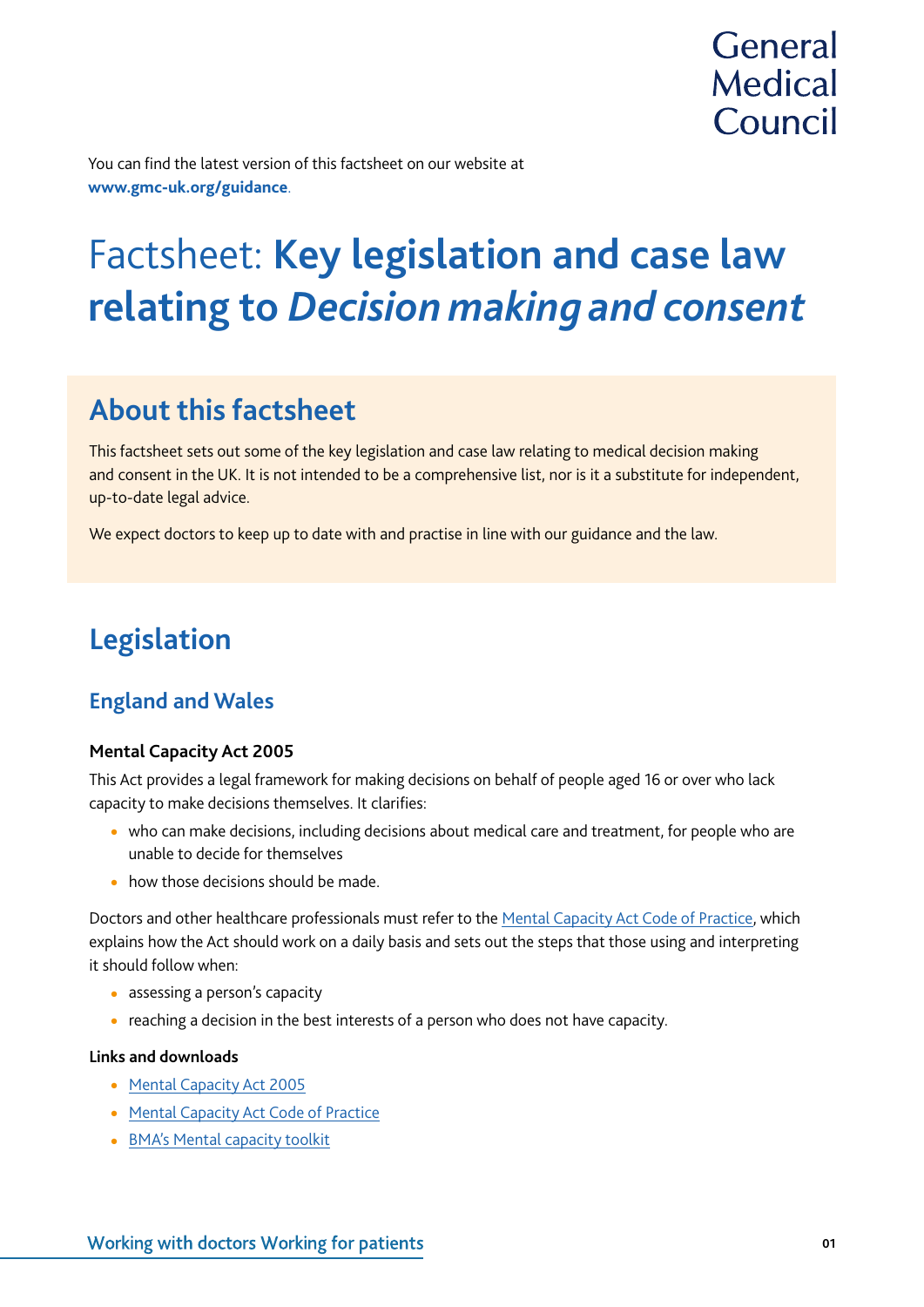#### **Mental Health Act 1983**

This Act provides a legal framework, which sets out when patients can be compulsorily treated for a mental disorder without consent, to protect them or others from harm. It also sets out the rights of patients to challenge the use of compulsory powers through the Mental Health Tribunal.

#### **Links and downloads**

- [Mental Health Act 1983](http://www.legislation.gov.uk/ukpga/1983/20/contents)
- [Mental Health Act 1983 reference guide](https://www.gov.uk/government/publications/mental-health-act-1983-reference-guide)
- [Mental Health Act 1983 \(including links to easy read version\)](https://www.gov.uk/government/publications/code-of-practice-mental-health-act-1983)

### **Scotland**

### **Adults with Incapacity (Scotland) Act 2000**

This Act provides ways to help safeguard the welfare of people aged 16 and over who lack the capacity to make some or all decisions for themselves, because of a mental disorder or inability to communicate. It also allows other people to make decisions on their behalf.

The Act sets out the principles that must be applied when making decisions about the needs of adults who lack capacity, including in relation to healthcare.

The Act is supported by Codes of Practice, which set out guidance for those acting under the legislation, including doctors and other healthcare professionals who are treating adults with incapacity. Part 5 of the code of practice covers decisions about medical treatment and research.

#### **Links and downloads**

- [Adults with Incapacity \(Scotland\) Act 2000](http://www.legislation.gov.uk/asp/2000/4/contents)
- [Scottish Government site for the Act including code of practice for medical practitioners](http://www.gov.scot/Topics/Justice/law/awi)
- [Consent to Treatment: A Guide for Mental Health Practitioners Mental Welfare Commission](https://www.mwcscot.org.uk/sites/default/files/2019-06/consent_to_treatment_2018.pdf)

### **Mental Health (Care and Treatment) (Scotland) Act 2003**

This Act sets out the circumstances in which people with mental disorders can be compulsorily treated for their mental disorder without their consent. The Act puts in place rights and safeguards for patients (including the Mental Health Tribunal and a right of access to independent advocacy services). It also includes measures around named persons and advance statements to ensure service users' rights and to promote their involvement in treatment. Part 1 of the Mental Health Scotland Act 2015 makes provision about the operation of the Mental Health (Care and Treatment) (Scotland) Act 2003.

#### **Links and downloads**

- [Mental Health \(Care and Treatment\) \(Scotland\) Act 2003](http://www.legislation.gov.uk/asp/2003/13/contents)
- Scottish Government website: [Key provisions of the Mental Health Scotland Act 2015](https://www2.gov.scot/Topics/Health/Services/Mental-Health/Law/2015Act-provisions)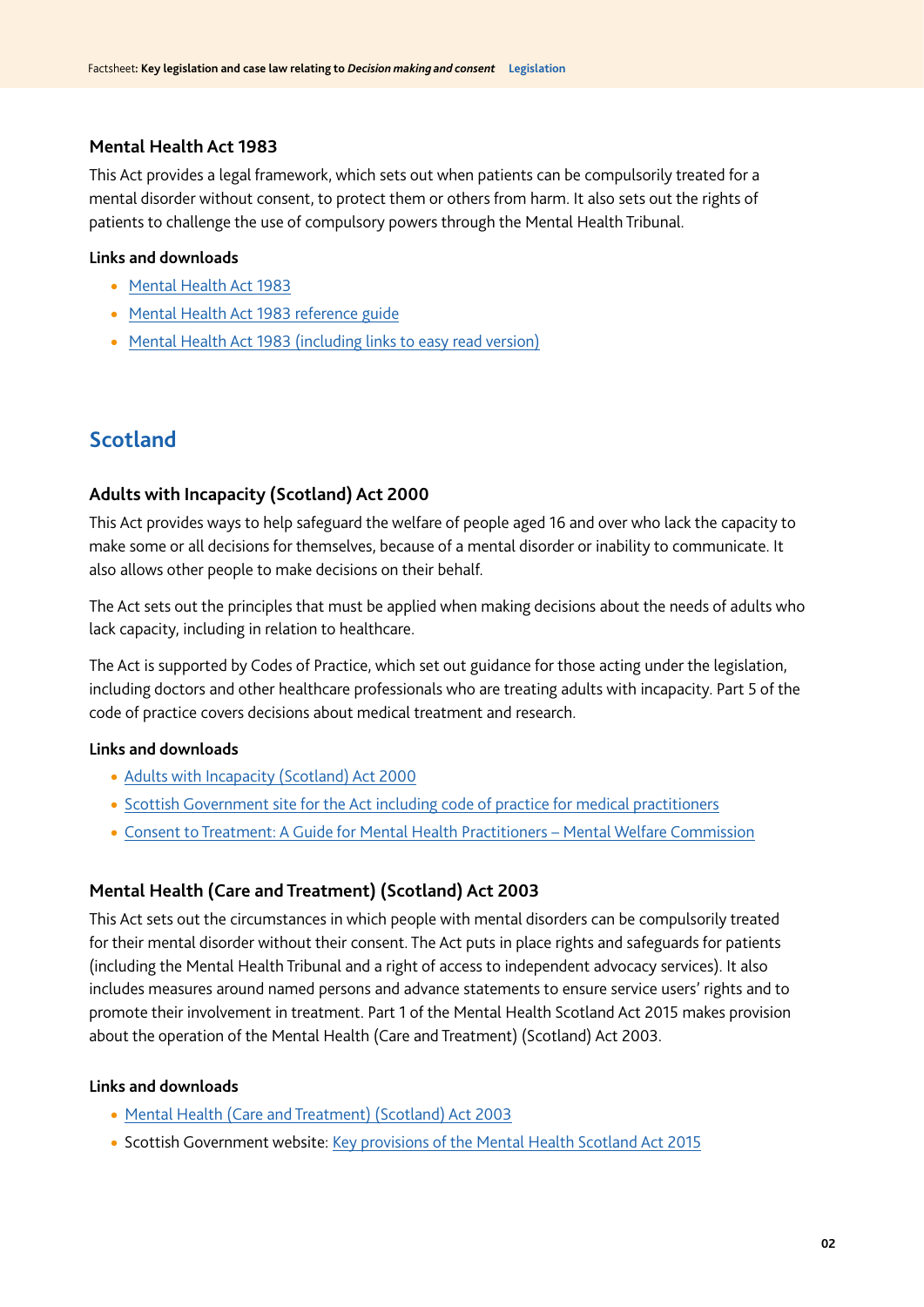### **Northern Ireland**

Decisions about capacity and treatment and care when people lack capacity are currently considered by reference to the common law in Northern Ireland.

### **Mental Capacity Act (NI) 2016**

The Mental Capacity Act (Northern Ireland) 2016 is not yet fully in force. Once it is in force, the Act will provide a single legal framework for both mental health and capacity issues. It will set out the principles for making decisions on behalf of people aged 16 or over who lack capacity to make decisions themselves, including the safeguards that must be put in place.

### **Mental Health (Northern Ireland) Order 1986**

The Mental Health (Northern Ireland) Order 1986 ('MHO') currently covers the assessment, treatment and rights of people with a mental health disorder in Northern Ireland. When the Mental Capacity Act (NI) 2016 is fully in force, the MHO will be repealed in relation to anyone over the age of 16.

### **Links and downloads**

- [Mental Capacity Act \(NI\) 2016](http://www.legislation.gov.uk/nia/2016/18/contents/enacted)
- [Department of Health \(Northern Ireland\) pages about the Act](https://www.health-ni.gov.uk/mental-capacity-act-background), which also links to the codes of practice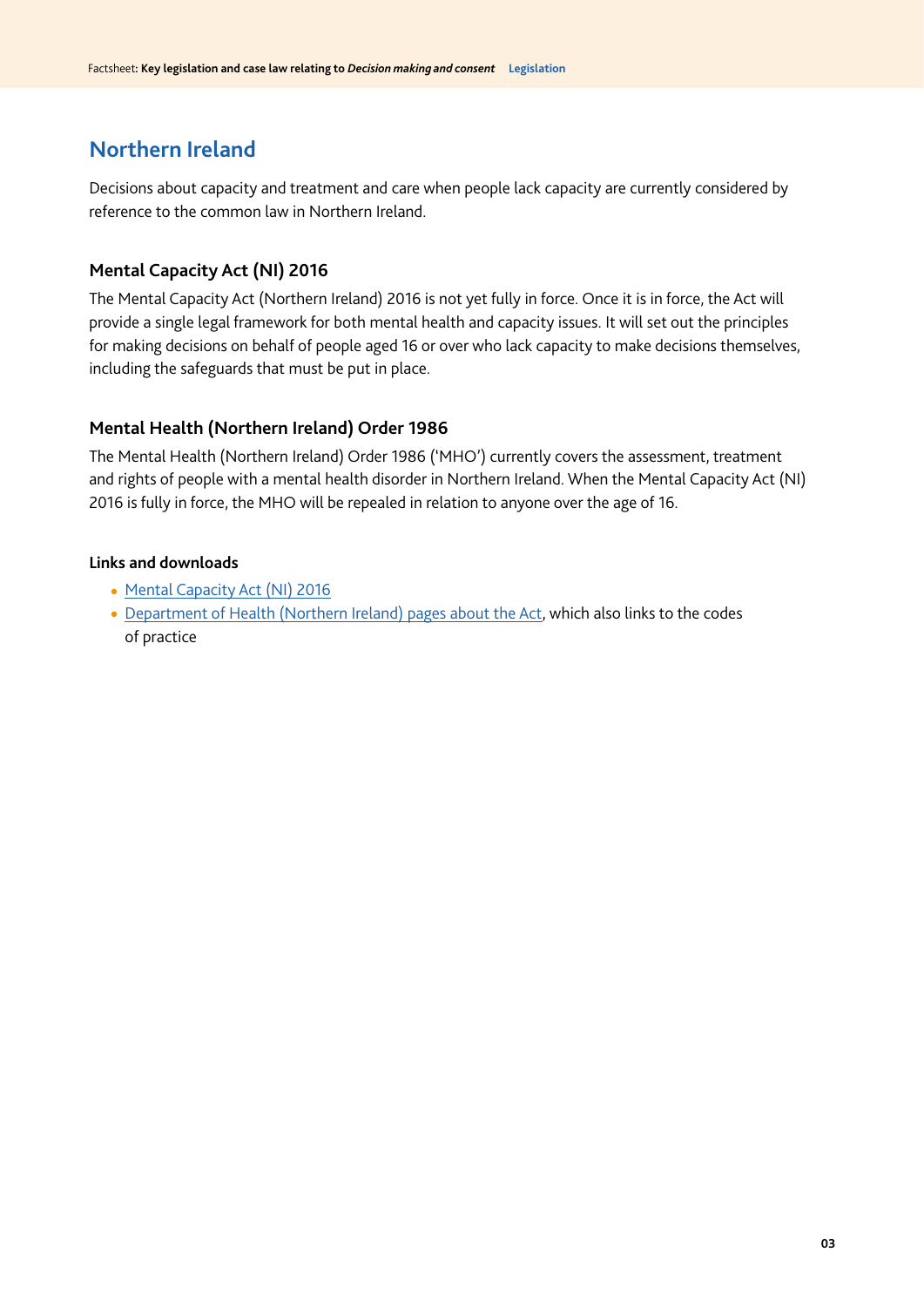# **Case law summaries**

Although some of the cases cited are not binding in all UK jurisdictions, they provide guidance for courts throughout the UK. Cases heard under English law have persuasive authority in Scotland and Northern Ireland and are generally followed by the courts.

### **Montgomery v Lanarkshire Health Board [2015] UKSC 11**

### **The duty to make sure that patients are aware of any material risks involved in treatment and any reasonable alternative treatment options**

Mrs Montgomery, a diabetic woman, was told that she was having a larger than usual baby. She expressed concerns throughout her antenatal care that this might lead to difficulties in delivery. Her consultant did not tell her about the risk of the baby's shoulders being unable to pass through the pelvis during delivery (shoulder dystocia) or discuss the option of a caesarean section. The consultant withheld this information on the basis that, in her estimation, the consequential risk of serious injury to the baby was very small.

During delivery shoulder dystocia occurred and the blood flow through the umbilical cord was compromised. After birth the child was diagnosed with cerebral palsy, which had been caused by oxygen deprivation. He also suffered a brachial plexus injury.

The Supreme Court held the following.

- An adult with capacity is entitled to decide which, if any, of the available forms of treatment to undergo.
- Doctors are under a duty to take reasonable care to make sure that the patient is aware of any material risks involved in any recommended treatment, and of any reasonable alternative or variant treatments.
- The test for materiality was whether, in the circumstances, a reasonable person in the patient's position would be likely to attach significance to the risk, or the doctor was or should have been reasonably aware that the particular patient would be likely to attach significance to it.
- A doctor's advisory role involves making sure that the patient understands the seriousness of their condition, and the anticipated benefits and risks of the proposed treatment and any reasonable alternatives, so that they can make an informed decision.
- Doctors are entitled to withhold information about risk from a patient if they reasonably consider that its disclosure would be seriously detrimental to the patient's health. This is a limited exception and doctors must not withhold information because they think it might cause the patient to opt for treatment that the doctor does not consider is in the patient's best interests.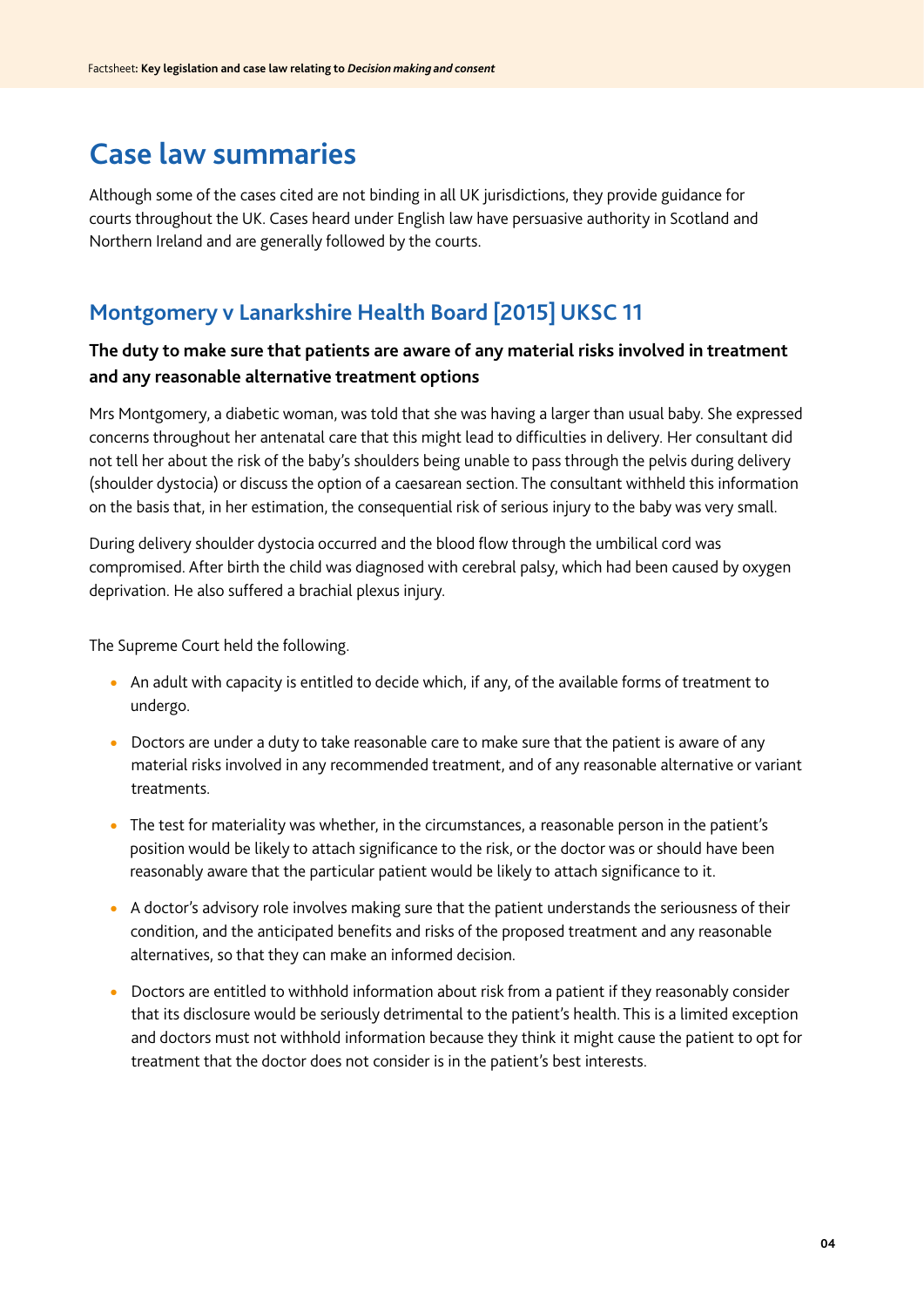## **Thefaut v Johnston [2017] EWHC 497 (QB)**

### **The duty to give patients accurate information and adequate time and space to make decisions**

Mrs Thefaut was experiencing severe pain in her back, and pain and numbness in her leg. She discussed options with her surgeon. This included being told that without surgery she would recover within 12 months. She also received a letter that recommended surgery, stated there was a 90% chance it would address her leg pain, and suggested there was 'every chance' that her back pain would also settle. The letter did not mention the following.

- the option of not performing the surgery and the likely timeframe for recovery without surgery
- $\bullet$  the inherent risk that the procedure could exacerbate her condition.

Mrs Thefaut proceeded with the surgery. Afterwards, she reported that her back pain remained and that the pain in her leg was worse than before the surgery.

The High Court held the following.

- The informed consent process fell below the required standard, as Mrs Thefaut was presented with information that understated the risks, overstated the chances of success, and did not set out the option of not having surgery.
- A patient should be given 'adequate time and space' in which to make decisions.
- A doctor's advisory role includes the need to remove or minimise jargon, so that the information given to patients is clear and can be understood.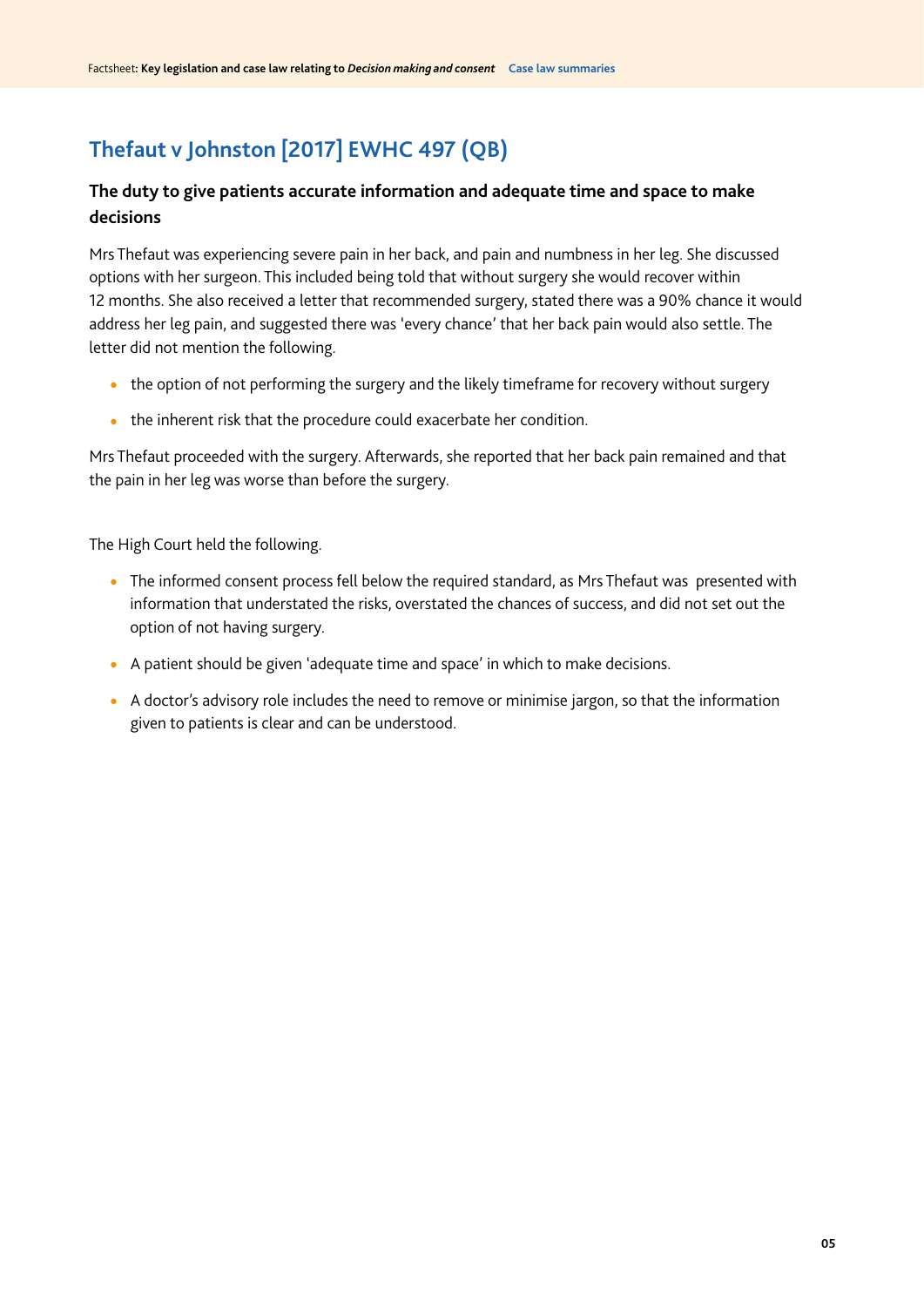### **Wye Valley NHS Trust v B [2015] EWCOP 60**

#### **Placing weight on the beliefs and values of patients who lack capacity**

B lacked capacity to decide whether to agree to the amputation of his leg. He was strongly opposed to the operation and had maintained that position over a sustained period of time. It was considered that not undergoing the operation would lead to his death within a matter of days.

The Court of Protection held the following.

• An enforced amputation would not be in B's best interests. The court stressed the need to give proper weight to the wishes, feelings, beliefs and values of patients lacking capacity.

### **Kings College Hospital NHS Foundation Trust vs C [2015] EWCOP 80**

#### **Assessing a patient's capacity when they make a decision that is considered unwise**

C attempted suicide by taking paracetamol tablets with alcohol and suffered kidney failure as a result. Without renal dialysis, C's death was deemed almost inevitable. C refused to consent to this treatment.

The Court of Protection held the following.

- A person with capacity is entitled to decide whether or not to accept medical treatment. The right to refuse treatment extends to declining treatment that would save the life of the patient.
- A person must not be judged to lack capacity to make a decision solely because they make a decision that is considered to be unwise.

### **Re B (Adult, refusal of medical treatment) [2002] 2 All ER 449**

### **The right of a patient who has capacity to refuse life-prolonging treatment**

B had become tetraplegic, suffering complete paralysis from the neck down, and needed artificial ventilation in order to sustain her life. She asked for the ventilation to be withdrawn but the doctors caring for her refused her request.

The High Court held the following.

- A mentally competent patient with a serious physical disability has the same right to refuse treatment as any other person with capacity. Their refusal must be respected, even if it will likely result in their death.
- Doctors should not allow the question of mental capacity to be confused with the consequences of the patient's decision, however serious the consequences.
- Doctors must not allow their emotional reaction to or strong disagreement with the decision of the patient to cloud their judgment in answering the question of whether the patient has the mental capacity to make the decision.